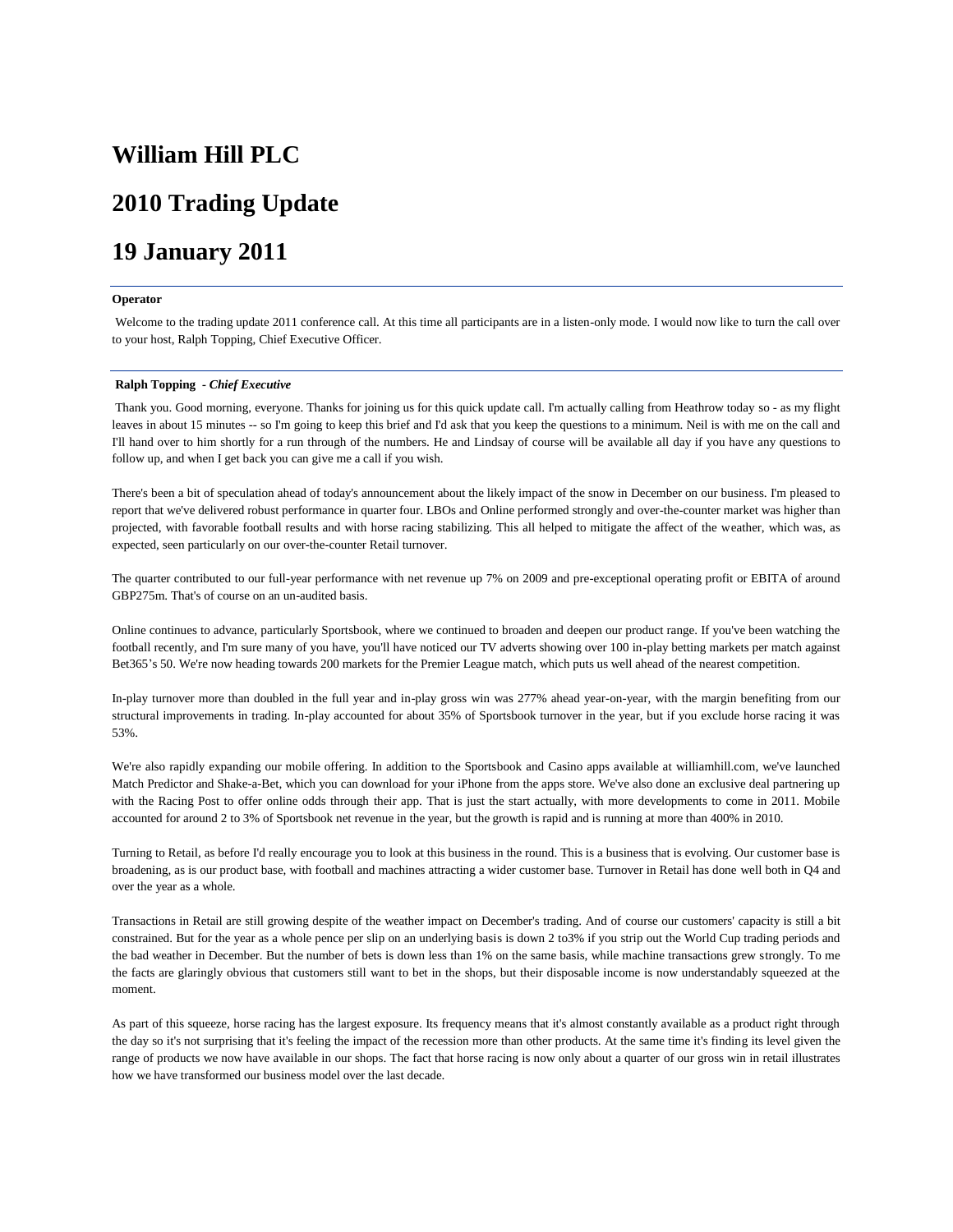The future shape of the levy of course remains an open question and we're now awaiting a determination from the Secretary of State. Our view has always been that the levy is unfit for purpose and needs to be replaced with a commercial arrangement with racing. We think a commercial arrangement would give us a better racing product that is more attractive to our punters and that un-commercial racing operations would no longer be propped up.

And in terms of Telephone, that's well on its way to transitioning into part of William Hill Online.

So looking back, overall I'd class 2010 as a strong performance. We're at the top-end of market expectations on operating profit. We've transformed our trading operation. We've become a market leader in in-play football, just as we promised. We're focusing on mobile over the next two years and we'll be saying more on that at the February announcements. And we've still got the best football gaming offerings on the high street.

2011 is going to be the year of technology for us. I know that sounds strange coming from a Hill's guy, given all our experience with technology in the past, but, believe me, I definitely haven't lost my marbles. We'll talk more about the year of technology when we get to prelims at the end of February and we may hold an analyst and investor day some time in the second quarter.

I'll be heading off to get my plane now just to prove I'm a working Chief Executive, and I'm going to hand over to Neil and he'll take the questions at the end. Goodbye and I'll see you in February.

# **Neil Cooper** *- Group Finance Director*

Thanks Ralph. Just to move on today, here I am talking from sunny Wood Green this morning and some people have all the luck.

Okay, first of all I'd remind you that we saw strong OTC Retail margins in Q3 benefiting from positive football results. This trend continued into the fourth quarter with an OTC Retail margin at 19%, which is obviously well ahead of our normal 17% to 18% trading range. You might assume that's all about the fact that the top four Premier League clubs can't seem to string together a winning run at the moment. But we've also seen a modest improvement quarter-on-quarter in horse racing gross win margins, albeit on much-reduced turnover levels.

Altogether that helped to contribute to a performance at the top end of our usual OTC gross win margin range on a full-year basis at 17.9% versus 17.7% in 2009. An outcome which frankly reflects the very strong OTC Retail performance in the second half, particularly when you consider the first half OTC Retail margin performance against prior year was down.

It was another year of double-digit growth in machines, up 13% on a gross win basis. We're now lapping over the Storm rollout. And if you're trying to get a sense of our performance, we were about half way through the rollout at the end of 2009 and completed it at the end of Q1 2010. Gross win per machine per week for the full year in 2010 was up to GBP847 versus GBP758 in 2009. In over-the-counter sports betting a 3% fall for the year in OTC turnover has been mitigated partly by the year-on-year margin improvements I've just outlined to you, giving us only a 1% decline in OTC net revenue.

Taken together, machines and OTC, Retail turnover was up 8%, with machines and football more than offsetting the weakness in horse racing. Net revenue was 3% higher year-over-year for Retail as a whole, with like-for-like costs marginally ahead of our previous guidance, impacted in particular by closure costs with the planned closure of 20 of our 35 remaining shops in the Republic of Ireland announced in December. That gives us a broadly flat year-over-year position for Retail operating profit.

William Hill Online has continued to perform strongly with similar trends to those we were seeing when we last updated the market. Sportsbook continues to benefit from increased turnover as well as from favorable results. Turnover continued to grow in the second half to end the year up 57% on the prior year. And the gross win margin for the full year at 8% was at the top end of our 7% to 8% trading range. That resulted in an outstanding 95% increase in Sportsbook net revenue.

Overall gaming net revenues grew 5% in the year as a whole. Casino net revenue was down 6% in the second half, reflecting our withdrawal from France, and giving a broadly flat result year-over-year. Adjusting for France, casino net revenues grew 10%. Poker recorded a third consecutive quarter of growth, delivering a full-year net revenue in growth on the prior year. And Bingo continues to deliver an excellent performance, up more than 50% on the prior year in net revenue terms. Overall this resulted in a 24% year-on-year increase in net revenue and a 22% year-on-year increase in operating profit.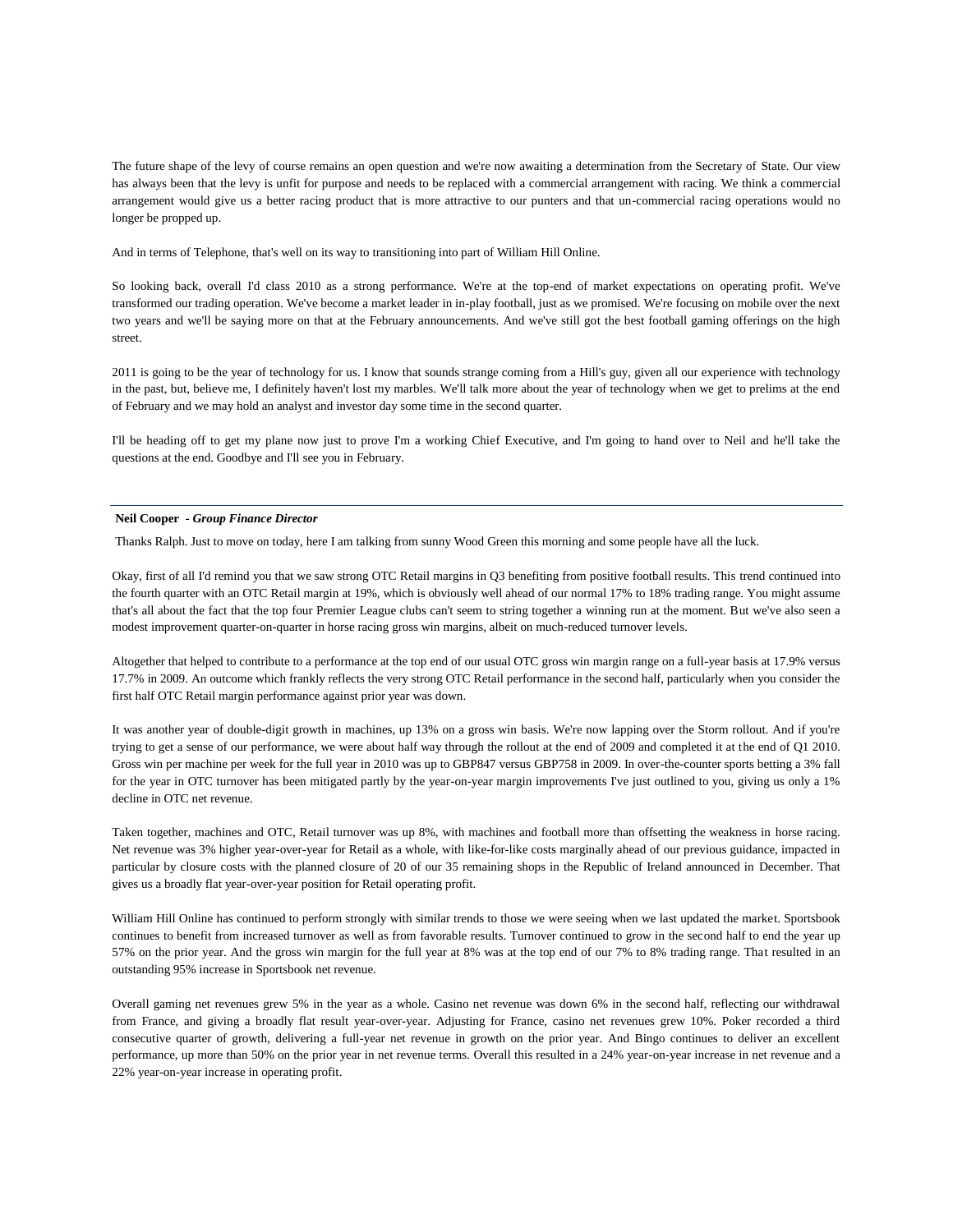Now just to complete the picture, Telephony returned to profitability in the second half so should make a small profit in the year as a whole.

This gives us an un-audited, expected Group pre-exceptional EBITA result of around GBP275m. That's around the top end of the current range of analysts' forecasts, which reflects we think the higher-than-normal margin we've seen in the fourth quarter.

Two other items to flag, the first of which is taxation. We're now expecting our 2010 effective pre-exceptional income statement tax rate to be around 20%. This has reduced for two reasons. Firstly we're benefiting in the year from the one-off release of prior-year provisions that we now no longer deem necessary. And secondly, we're also benefiting from the reduction in deferred-tax liabilities arising from the scheduled reduction in the UK corporation tax rate from 28% to 27% in 2011.

The latter of these items with continue to recur as the corporation tax rate is planned to step down further over the next three years. Accordingly, we now expect our effective income statement tax rate for 2011 to be around 22% as a result of this deferred-tax feature.

For the avoidance of doubt, we don't expect the deferred-tax changes to impact cash tax. The prior-year release I mentioned will impact cash tax by around GBP2m. We'll give you more guidance on this and the interaction between income statement tax rates and cash tax rates at the prelims.

The second item to flag is CapEx. Our CapEx expenditure, including capital accruals in 2010 ended up being around GBP43m, which was below our previous guidance of around GBP55m to GBP60m. Although we completed most of the new licenses we planned for the year, we were delayed getting onsite with refurbishments and we've also pushed out some Group IT infrastructure projects. We've previously guided on CapEx of GBP60m to GBP70m for 2011 as we've initiated our refurbish and catch-up program on top of our continuing program of new licenses and resites. And we'll reconfirm this at the prelims.

That's the overall financial picture. Now I'd like to hand over to the call moderator for questions. As Ralph's obviously at the airport it'll only be myself taking questions today, but as Ralph has said, if there's anything that you want to pick up with him, by all means give him a call directly. So if the moderator can put us into Q&A, please.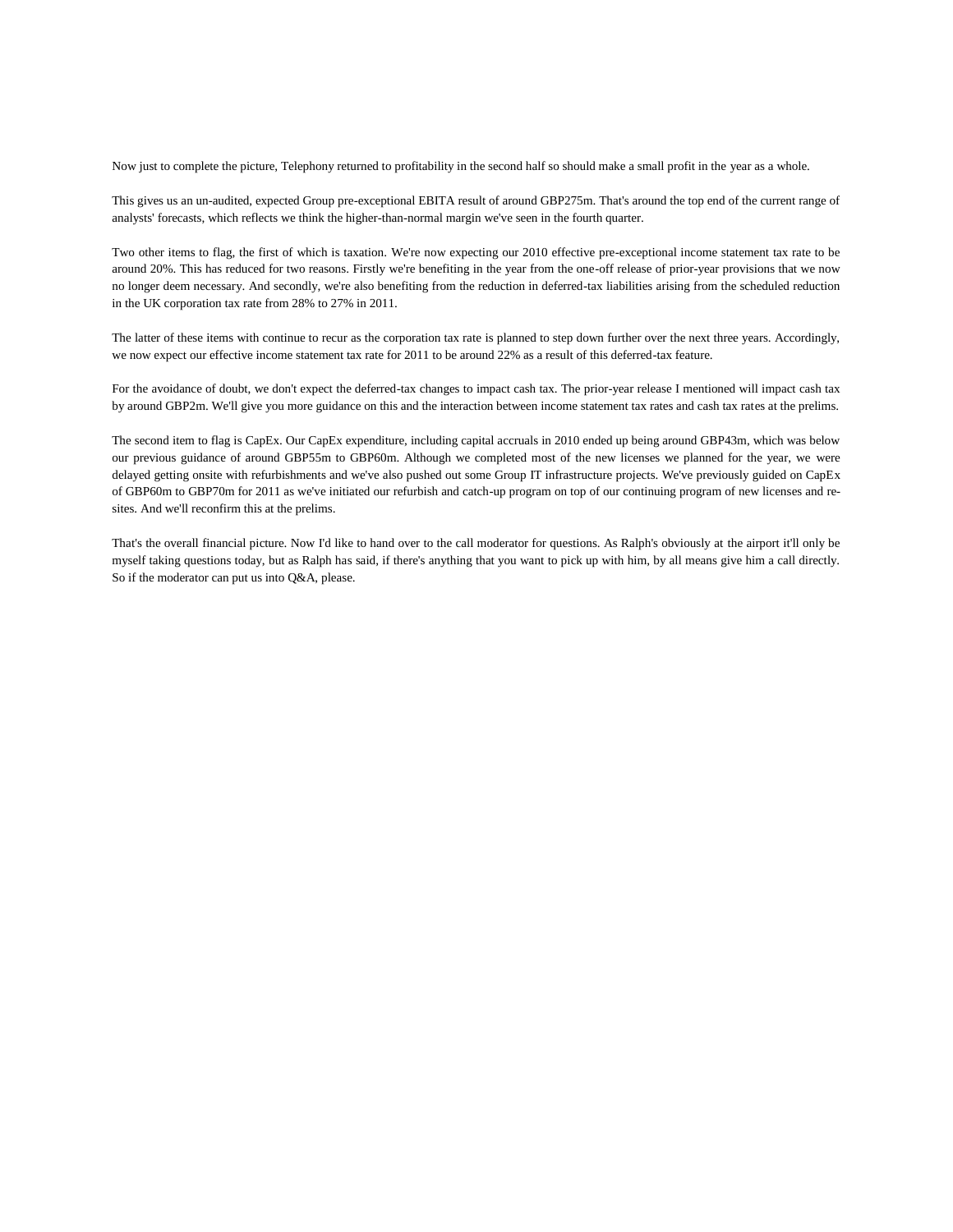# **QUESTION AND ANSWER**

# **Operator**

Thank you. We will now begin the question and answer session. (Operator Instructions). Jason Streets from RBS is online with a question.

# **Jason Streets** *- RBS - Analyst*

Good morning.

# **Neil Cooper** *- William Hill plc - Group Finance Director*

Hi Jason.

# **Jason Streets** *- RBS - Analyst*

Hi. Just on the Online side, profits you say were up 20% odd for the year and they were up 43% at the interim. I'm just wondering -- and clearly revenue has grown substantially. What's happened on the cost side of the Online business?

# **Neil Cooper** *- William Hill plc - Group Finance Director*

Listen, in terms of the detail it's probably a level of detail beyond a trading update and obviously we'll be updating the market in full including a breakdown of costs at the preliminary announcement we make at the end of February.

In general we have up-weighted our -- first of all, we've got France in the first half, which we don't have in the second half on casino. Which is obviously one --- or to put it another way, we've got France in the second half of last year versus no France in the second half of this year so that will have had an effect half-over-half. And secondly, as I think we've indicated on a number of occasions, we're spending substantially more on TV advertising, driving the offer, and you can see the results of that through the Sportsbook turnover in part.

# **Jason Streets** *- RBS - Analyst*

Thanks.

# **Operator**

Nick Addleman from Goldman Sachs is online with a question.

# **Nick Addleman** *- Goldman Sachs - Analyst*

Morning Neil.

**Neil Cooper** *- William Hill plc - Group Finance Director*  Morning. You alright?

**Nick Addleman** *- Goldman Sachs - Analyst* 

Yes, thank you. Are you?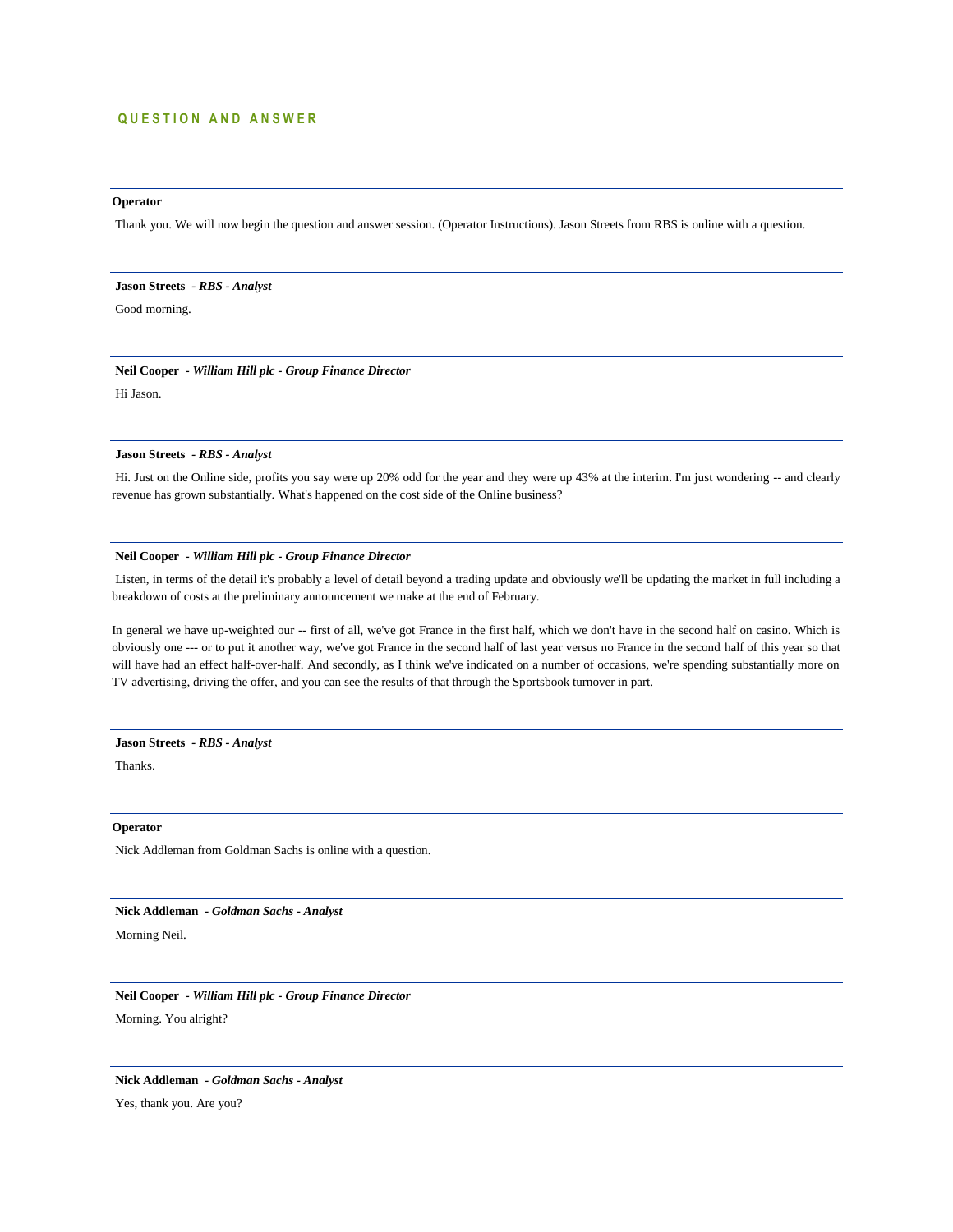Struggling on, mate, struggling on.

# **Nick Addleman** *- Goldman Sachs - Analyst*

I was just wondering again on the Online business just if we could get a feel for fourth quarter what the net revenue growth was, maybe what it was on a reported basis and then what it was underlying, so stripping out France.

# **Neil Cooper** *- William Hill plc - Group Finance Director*

Yes, listen, the only comment I want to make on the strip-out of France is that casino for the second half was down 6%. But for the whole year the impact of the French -- if you strip-out France from '09 and '10 actually underlying casino was up 10%. Now the bulk of that has been delivered broadly half-over-half. I don't want to get into individual quarterly reporting, other than what we've already said in the statement because we are focusing on the full-year results here.

### **Nick Addleman** *- Goldman Sachs - Analyst*

Okay. Thanks, Neil.

#### **Operator**

Tej Randhawa from Citigroup is online with a question.

#### **Tej Randhawa** *- Ciitgroup - Analyst*

Hi, morning Neil.

# **Neil Cooper** *- William Hill plc - Group Finance Director*

Morning.

# **Tej Randhawa** *- Ciitgroup - Analyst*

Just two questions if I can. The first one was, you've given the Q4 Retail turnover growth. Can you split that by machines and OTC?

And the second question is on your FY'11 cost guidance. I think at the time of the last update you were talking about going through the budget, but you mentioned that it was probably unlikely to be changed from the 3% that you've previously guided to. I just want to know whether there was any update on that, and whether that, your FY'11 guidance in terms of costs, is at that 3% level?

# **Neil Cooper** *- William Hill plc - Group Finance Director*

Just to be absolutely clear on the cost guidance, I think what we've said is that cost guidance is on like-for-like costs. We then have the impact of new licenses pushing costs up a little bit more.

Right.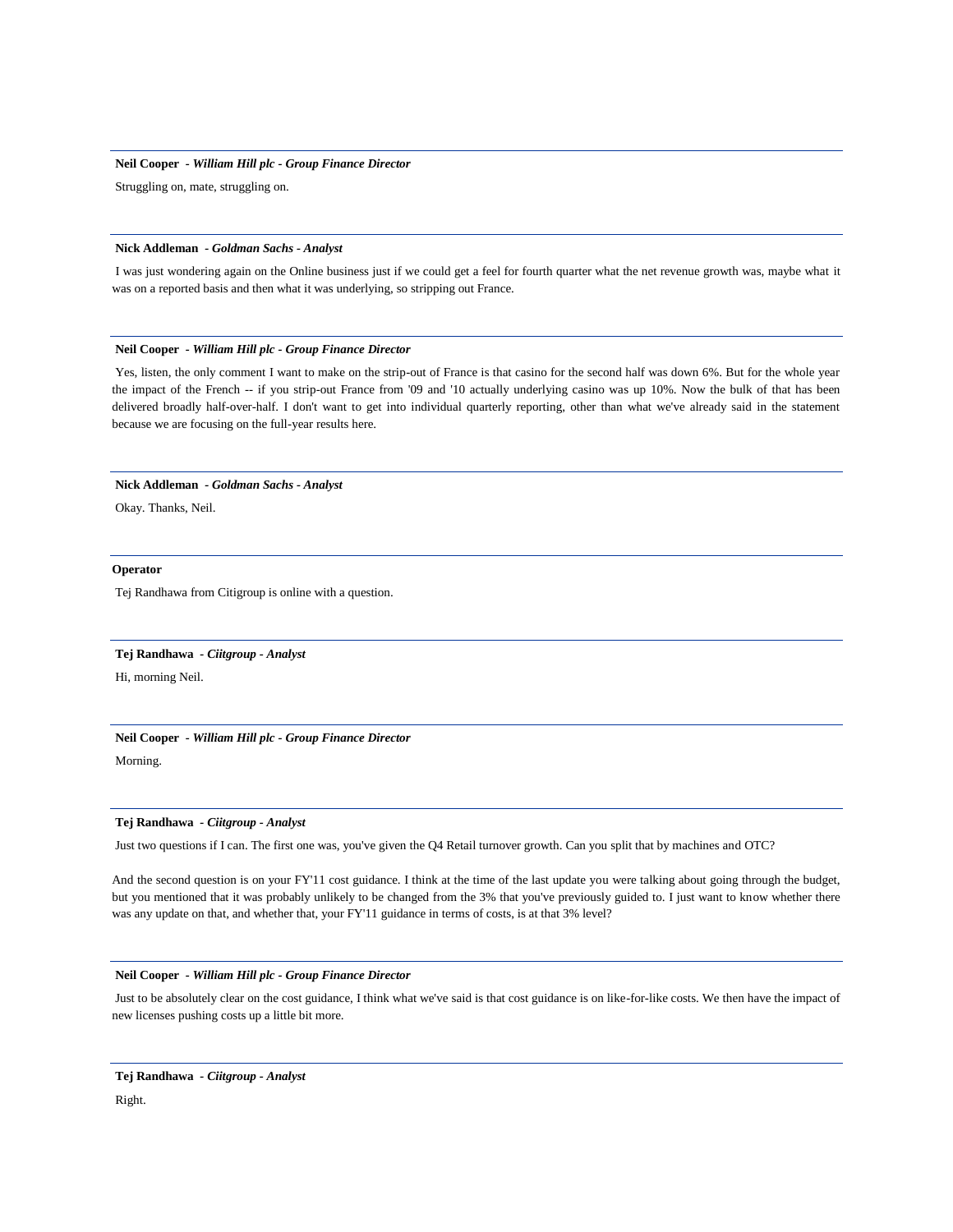At the moment we will guide to that at the prelims so I don't anticipate making any comment today.

In terms of your first question, the quarter on OTC was around 8%. Machines within that were around 12% and OTC within that was down at 8%. Now obviously without getting into individual months, chucking around individual month numbers, the bulk of that damage on the OTC Retail performance was, as you'd expect, in December where we saw nearly half of the previously-scheduled horse race fixtures cancelled.

## **Tej Randhawa** *- Ciitgroup - Analyst*

Alright. Excellent. Thank you very much.

#### **Operator**

Roohi Siddiqui from Bank of America - Merrill Lynch is online with a question.

# **Neil Cooper** *- William Hill plc - Group Finance Director*

Hi Roohi.

#### **Roohi Siddiqui** *- Bank of America - Merrill Lynch - Analyst*

Hi Neil. Thanks for taking my question. Firstly on over-the-counter Retail, could you give us an underlying decline, the rate of decline over-thecounter Retail excluding December?

#### **Neil Cooper** *- William Hill plc - Group Finance Director*

What I'll do is actually give you a sense of what we think the underlying position for the year as a whole was. Now with stripping out -- we would strip out both December in that regard, but also the trading periods with the World Cup in, because obviously to be balanced we can't just strip out all the bad news.

Now on that basis, if you strip out, if you stripped out the World Cup period and December, our OTC Retail performance would be around 3% down, of which the bulk of that, slightly over 2%, would be pence per slip, and slightly less than 1% would be transactions decline. Now in truth that's the sort of trend we've been reporting -- we'd reported at the interims on an underlying basis. And although individual months have gone up and down, the second half excluding December we've obviously seen a slight improvement. Because I think we were 4% down on an underlying basis at the half so we've obviously improved slightly in the second half. But on average around 3% down for the year as a whole.

# **Roohi Siddiqui** *- Bank of America - Merrill Lynch - Analyst*

Okay, thank you. And the second question --

#### **Neil Cooper** *- William Hill plc - Group Finance Director*

It gets -- the only danger in looking at this is obviously to get to an underlying position you're taking out effectively three periods of the year. So we've got to be balanced in how we use this information.

# **Roohi Siddiqui** *- Bank of America - Merrill Lynch - Analyst*

Sure. And I notice there's not much in terms of an outlook statement.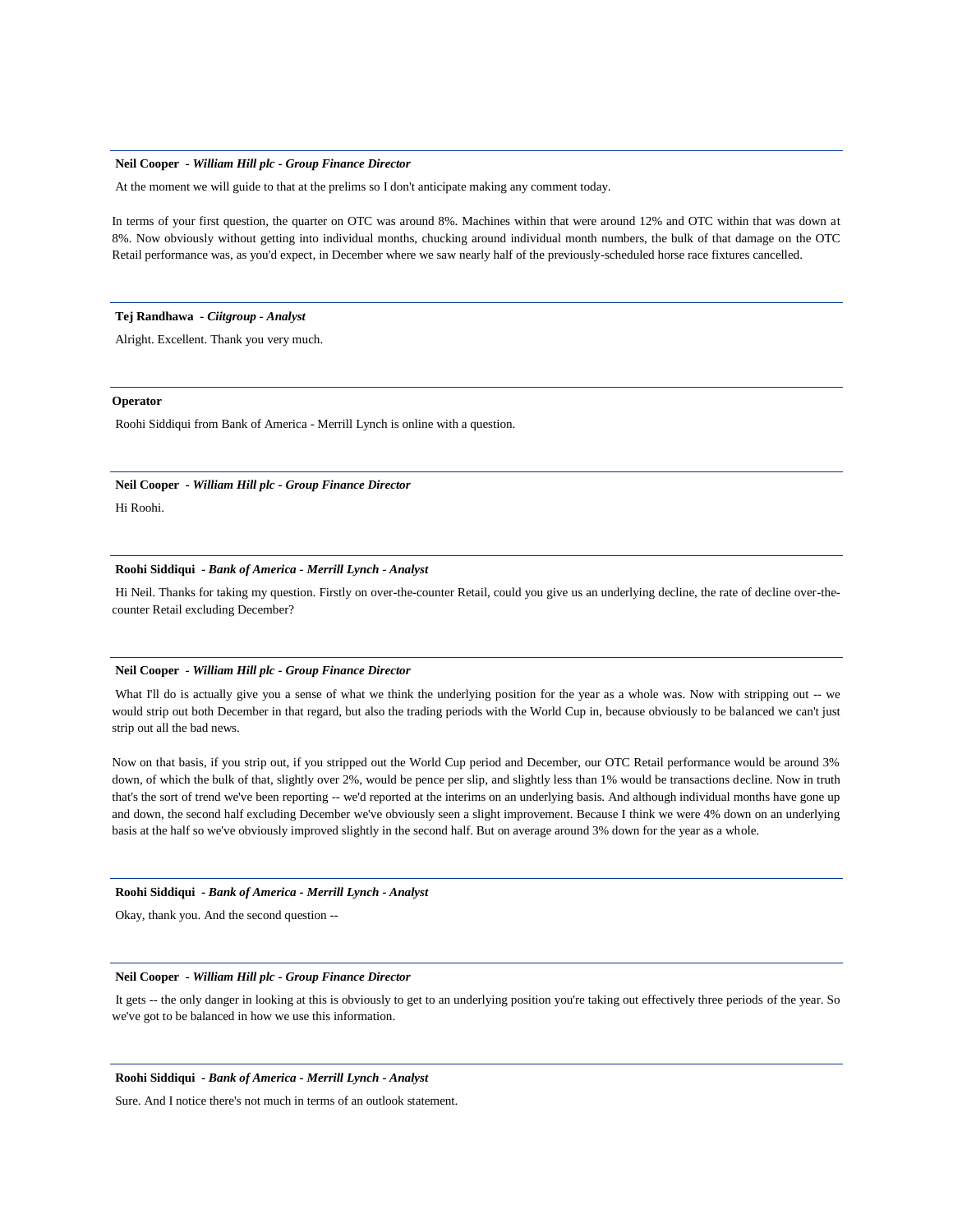I think what that says is we haven't changed our views from our previous outlook statement, otherwise we'd have commented on it.

# **Roohi Siddiqui** *- Bank of America - Merrill Lynch - Analyst*

Okay, from back in October?

# **Neil Cooper** *- William Hill plc - Group Finance Director*

Yes.

# **Roohi Siddiqui** *- Bank of America - Merrill Lynch - Analyst*

Okay. And could you give me an update on where you are in terms of the levy, the discussions?

# **Neil Cooper** *- William Hill plc - Group Finance Director*

Yes, sure. The discussions have moved beyond us in the sense that the relevant bodies underneath the Levy Board have submitted their move. The Levy, the independent Levy Board members have submitted their views to the Minister and it is now with the Minister for determination. We're expecting that fairly soon I think by the middle of February. In which case we can obviously then update the market if there's an implication for us that's price sensitive.

#### **Roohi Siddiqui** *- Bank of America - Merrill Lynch - Analyst*

Okay. And then finally on poker, would you be able to give me the number for H2 for revenue and Online?

# **Neil Cooper** *- William Hill plc - Group Finance Director*

I'm sure --

# **Roohi Siddiqui** *- Bank of America - Merrill Lynch - Analyst*

Or Q4.

# **Neil Cooper** *- William Hill plc - Group Finance Director*

Sorry? I'm sure we can, but we'll -- I think we've just seen a fairly modest growth for the half. Let me look at Lyndsay and see if she can just pull the two quarters together. I don't have the second half in isolation just to hand on that. Actually I do. Hold on. Yes, I think in total we're actually up about 6% to 7% on poker, Roohi, for the second half.

# **Roohi Siddiqui** *- Bank of America - Merrill Lynch - Analyst*

And that's due to the migration to the new platform, right?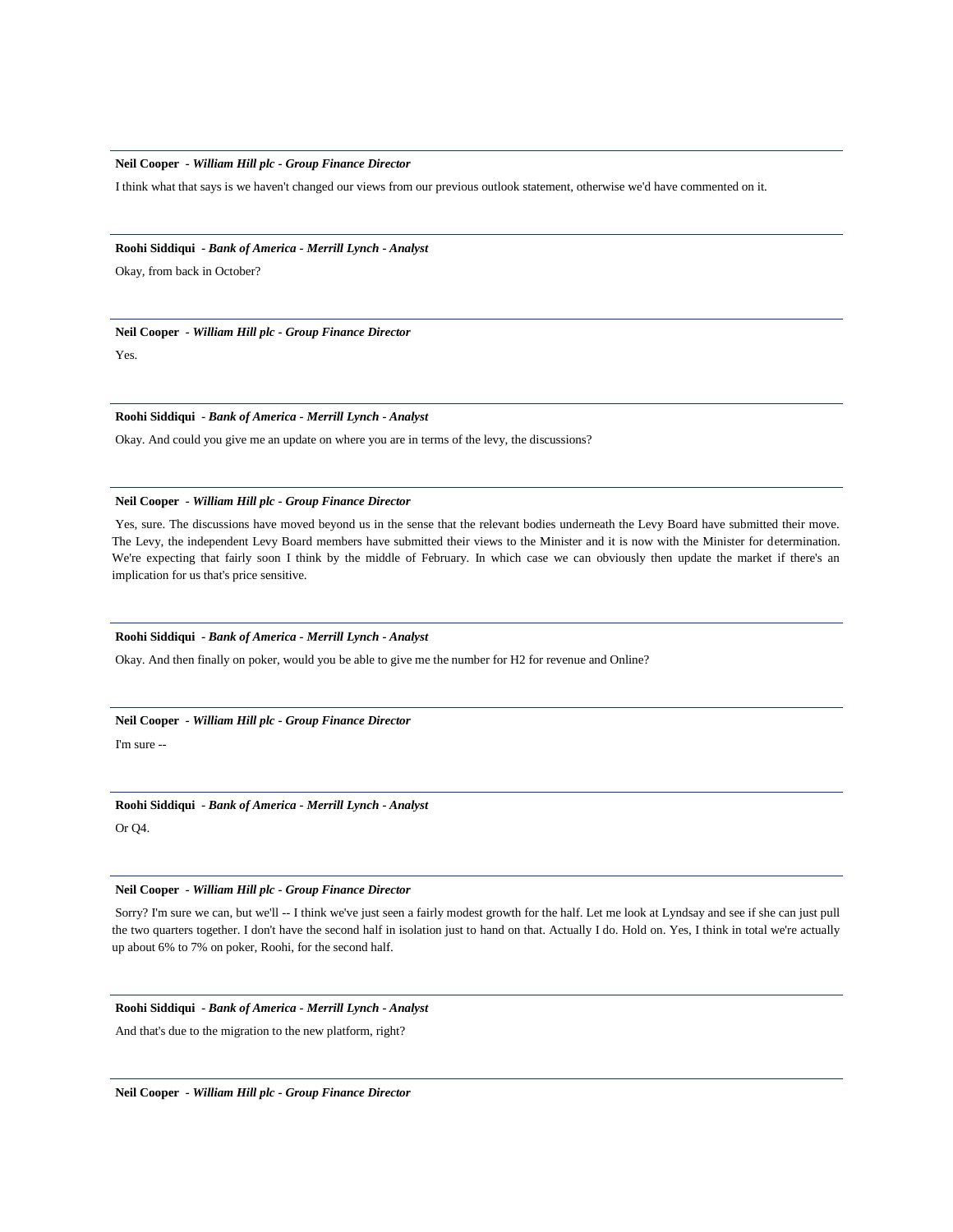I think we'd migrated by the end of the first quarter.

**Roohi Siddiqui** *- Bank of America - Merrill Lynch - Analyst*  Yes. So year on year, it's just because of that, primarily?

**Neil Cooper** *- William Hill plc - Group Finance Director* 

Yes.

**Roohi Siddiqui** *- Bank of America - Merrill Lynch - Analyst*  Okay. Okay, thanks very much.

**Neil Cooper** *- William Hill plc - Group Finance Director* 

It's a relatively small number in the mix obviously to be fair, but -- so it isn't going to move the overall Group needle hugely.

**Roohi Siddiqui** *- Bank of America - Merrill Lynch - Analyst* 

Okay. Thank you.

# **Operator**

Vaughan Lewis from Morgan Stanley is online with a question.

**Vaughan Lewis** *- Morgan Stanley - Analyst*  Hi there.

**Neil Cooper** *- William Hill plc - Group Finance Director* 

Hi Vaughan. You alright?

**Vaughan Lewis** *- Morgan Stanley - Analyst* 

Morning. Yes. You talked about getting down to a dividend cover of two times before. And given the strong balance sheet and the decent results, could we expect that a bit sooner, so a dividend of about 10p for 2010?

**Neil Cooper** *- William Hill plc - Group Finance Director* 

That's just what you happen to have in your guidance, is it?

**Vaughan Lewis** *- Morgan Stanley - Analyst*  And then --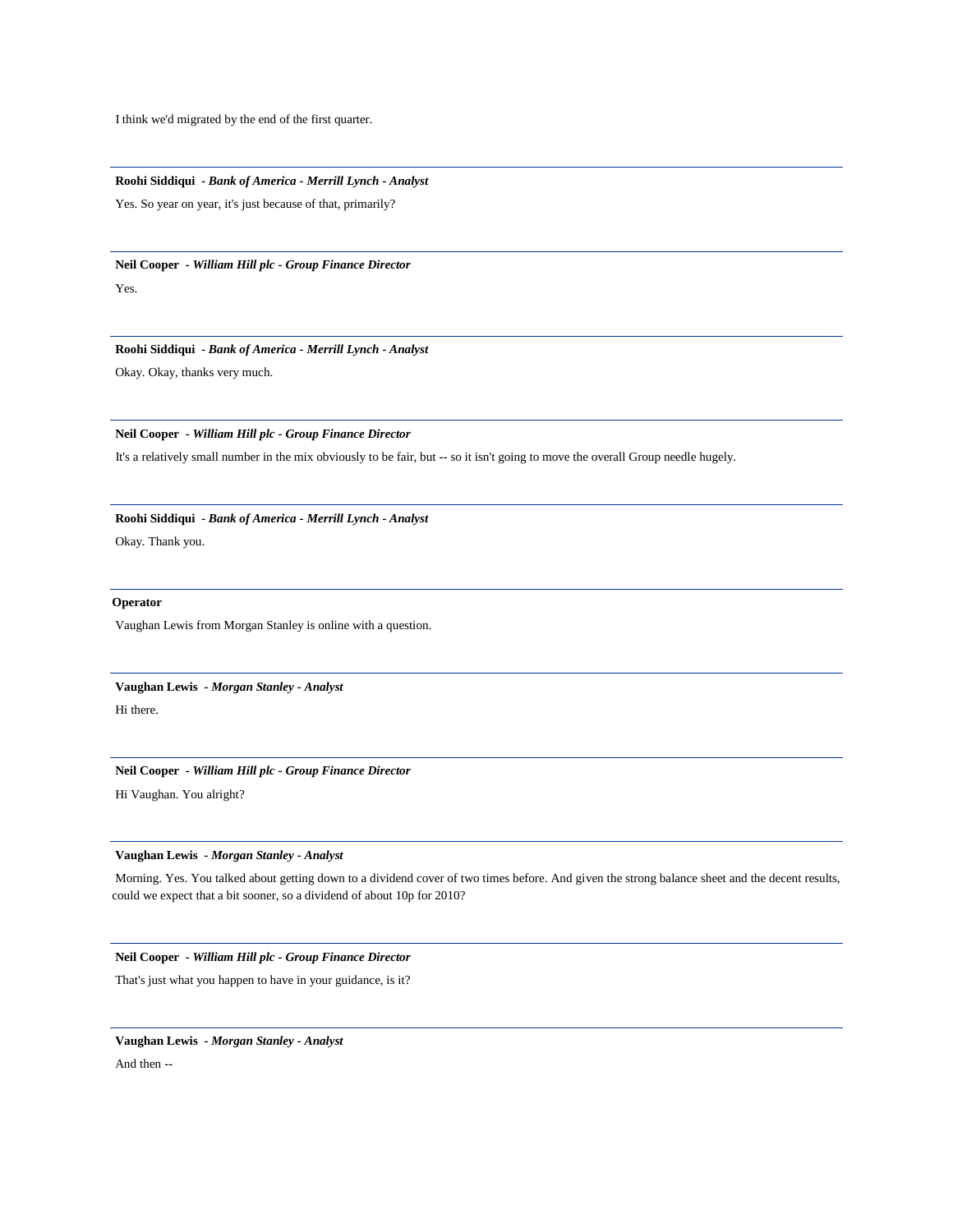No, look -- we're not -- no, sorry, let me -- we haven't commented on dividend and certainly in the trading statement we're not going to make a comment on that.

#### **Vaughan Lewis** *- Morgan Stanley - Analyst*

And is there anything else you can say about the balance sheet? Are you -- I guess you're pretty comfortable with it now. Is there a possibility of any extra cash returns, do you think or --

#### **Neil Cooper** *- William Hill plc - Group Finance Director*

No. Just for the avoidance of doubt, we ended the year very slightly under GBP500m of net debt, I think GBP499m, which obviously from a covenant perspective leaves us about 1.75 net -- or technically, 1.73 net debt over EBITDA, which I think is just slightly better than we were in the first half. Yes, I think it's far too premature to be looking ahead and speculating on some of these other things. Obviously the Board will sit down and decide the dividend policy at the right time and we'll communicate that once that decision is made. So I don't want to speculate on that this morning on the call.

# **Vaughan Lewis** *- Morgan Stanley - Analyst*

Sure. Can I just ask a bit more detail on the cost outlook? Are you starting to see rents go up at all? And can you just remind us where you are on the staff pay freeze? Has that dropped off now and what sort of --

### **Neil Cooper** *- William Hill plc - Group Finance Director*

Yes. In terms of the staff, what we've said to the staff is the frontline staff, e.g. the guys who make all the money for us in OT -- in the retail shops, are getting a 2% pay, an effective 2% pay rise, which is actually dripped in 1% in October 2010 and a further 1% in March 2011. So year over year we're seeing a 2% rise in the wage bill in Retail itself. Outside of the direct Retail staff, we've not commented to the staff in the head office and the back office about expectations for 2011 and we'll be reviewing that in the first quarter. So we haven't made a decision on that.

In terms of rents, look, I think we continue to -- our rental profile is skewed secondary and even tertiary, so in the current rental market we're seeing reasonable success in keeping a lid on outrageous rent demands from landlords.

But listen, I think to be fair these are levels -- some of these questions are getting into levels of detail that we'll be very happy to discuss at the prelims when all the information is laid out clearly in the normal fashion for the analysts' presentation.

#### **Vaughan Lewis** *- Morgan Stanley - Analyst*

Okay. And just one final one, if I may. Is William Hill Online making any revenues at all now in France or Italy?

#### **Neil Cooper** *- William Hill plc - Group Finance Director*

France, the answer is very simply no. We've closed our French service provision. Italy is a market that we're very excited about. We've got a license and we're just going through the pre-license process before we can launch in particular casino, and it is a key priority for us in 2011.

#### **Vaughan Lewis** *- Morgan Stanley - Analyst*

But it is still generating revenue now on the dotcom side then?

#### **Neil Cooper** *- William Hill plc - Group Finance Director*

I'll take the fifth on that one.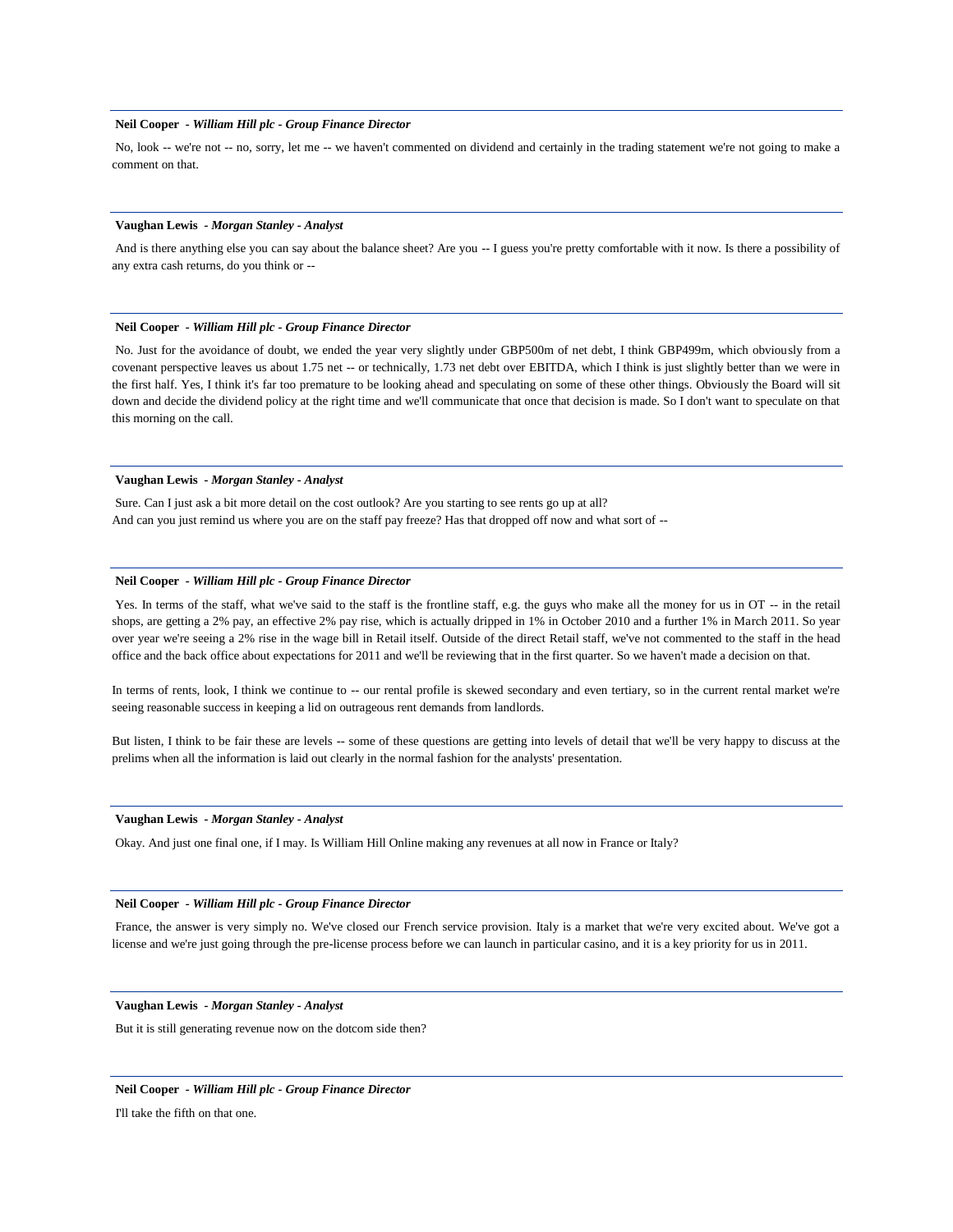# **Vaughan Lewis** *- Morgan Stanley - Analyst*

Okay. Thank you.

# **Operator**

Ed Birkin from Barclays Capital is online with a question.

**Neil Cooper** *- William Hill plc - Group Finance Director*  Hi Ed.

# **Ed Birkin** *- Barclays Capital - Analyst*

Sorry, my question's actually already been answered. I obviously tried to cancel it but it didn't work.

# **Neil Cooper** *- William Hill plc - Group Finance Director*

That's alright. No problem. We'll see you later, Ed.

#### **Operator**

Matthew Gerard from Credit Suisse is online with a question.

#### **Matthew Gerard** *- Credit Suisse - Analyst*

Morning Neil.

### **Neil Cooper** *- William Hill plc - Group Finance Director*

Hi Matthew.

# **Matthew Gerard** *- Credit Suisse - Analyst*

Just a couple from me following up. You probably don't want to talk specifics about marketing in William Hill Online in particular, but if we look at the trends, obviously it was bumbling along at 20% of net revenue, your marketing cost that is, before jumping up quite sharply in the first half to just over 25%. Now, how much of the outperformance in the second half, I suppose, has been reinvested in marketing? And has that percentage of revenue figure been sustained or did it drop back a bit slightly because some of that first-half spend was pre World Cup and targeted customer acquisition?

# **Neil Cooper** *- William Hill plc - Group Finance Director*

I think, to be fair, Matthew, I think it's a very sensible question, but given what we've disclosed today, I think that's something that we'll expand further on at the prelims. If -- what I will say is that our in-play turnover has continued to grow and we're very pleased with how that is evolving. We continue to advertise primarily in-play around the ITV and Sky Football and certainly if you look at the turnover performance as any guide, we're seeing real traction there.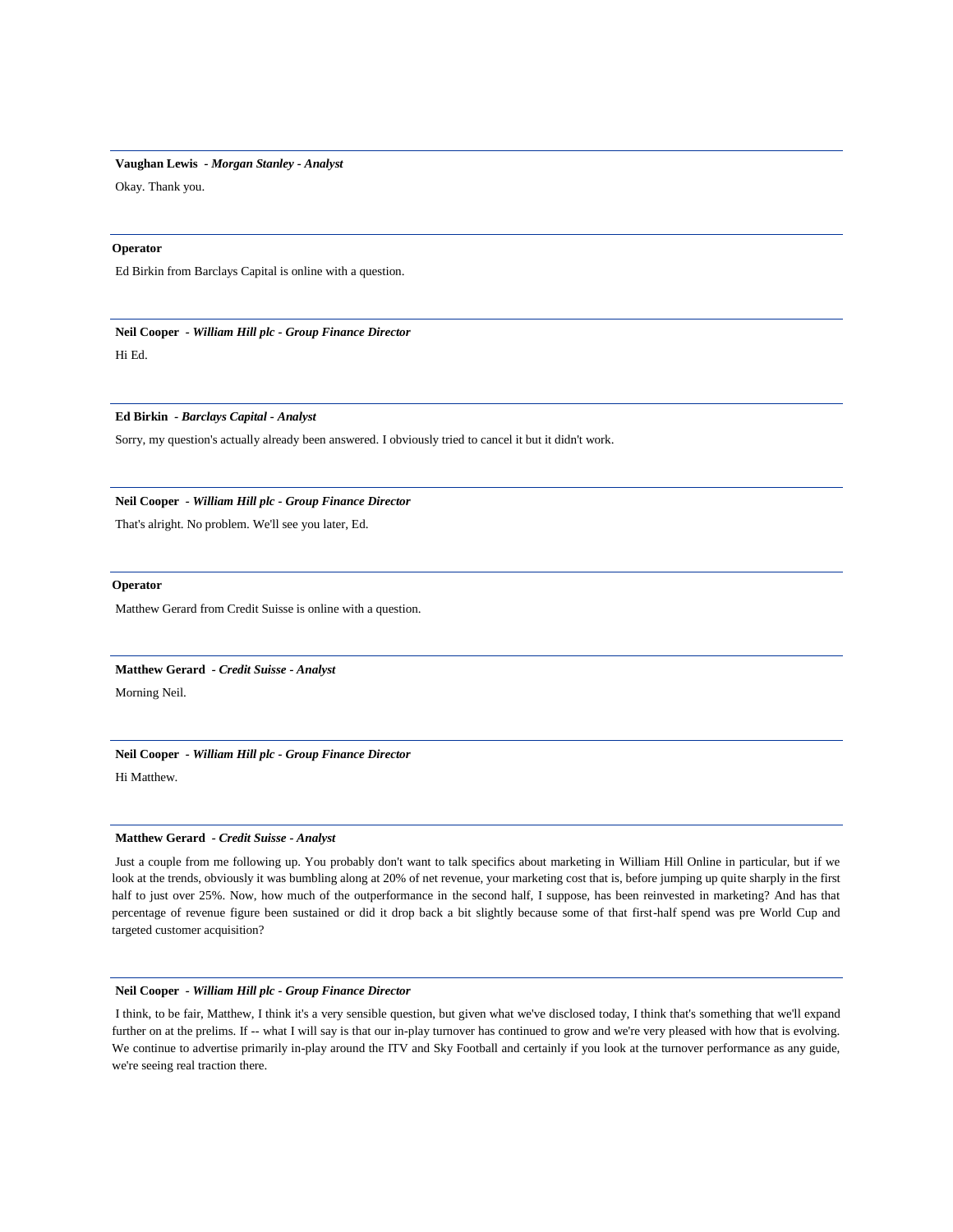But listen, in terms of the more detailed part of your question, I think that is something that is better discussed at the prelims when we obviously spend a bit, a little bit more time sharing with your our strategies and thinking for the year ahead.

## **Matthew Gerard** *- Credit Suisse - Analyst*

And just one more on machines really. Obviously, it's been a sustained strong performance through the backend of the year despite presumably a footfall impact on the shops from the adverse weather. Can you give us a bit more color on what's actually driving this machine growth? Obviously transactions are still pretty strong, but have you also had a margin benefit or a yield-management benefit through the backend of the year as well?

## **Neil Cooper** *- William Hill plc - Group Finance Director*

I think we've seen a very -- we've seen a small shift around in margin, but this is predominantly about turnover, Matthew. Clearly, we've had the Storm rollout. We are still not fully aniversaried over Storm, so you'd expect to see continued levels of growth higher than the, whatever the market average is.

As I think I've commented on a number of occasions, we're not just getting the growth out of Storm; we're seeing growth out of our non-Storm estate as well, albeit obviously at a lower rate of growth. We work very hard operationally to encourage trial, to manage the operation and the player experience around the machines. And like any other successful product format, it isn't just a single magic bullet. There are a number of facets - the way that we operate, the keenness we are to maintain an up-to-date service, the machines in and of themselves - that all add up to a very, very strong performance.

## **Matthew Gerard** *- Credit Suisse - Analyst*

Okay. Thank you.

# **Neil Cooper** *- William Hill plc - Group Finance Director*

As they say on the machines, success has a thousand fathers, but failure's an orphan, right?

# **Operator**

Geetanjali Sharma from Espirito Santo Investment Bank is online with a question.

#### **Geetanjali Sharma** *- Espirito Santo - Analyst*

Hi. Morning guys. Just a flavor on the Online side of things, if I may. Could you give us a sense of which geographies are driving the growth in the gaming side particularly? Is this primarily the UK?

#### **Neil Cooper** *- William Hill plc - Group Finance Director*

Look, to be fair, I don't -- we don't typically comment on individual geographies. Hence my response to Vaughan on -- we were explicit about France because obviously that had done something that was quite material. But we don't comment generally on specific geographies in terms of our Online business. I will say that in general the UK is, partly as a result actually of the French closure, but also of the strength of the Sportsbook, the UK is probably increasing in the mix of Online revenues, as a general comment. But other than that, I -- we wouldn't typically comment in any more detail than that.

**Geetanjali Sharma** *- Espirito Santo - Analyst* 

Okay, alright. Thanks for that.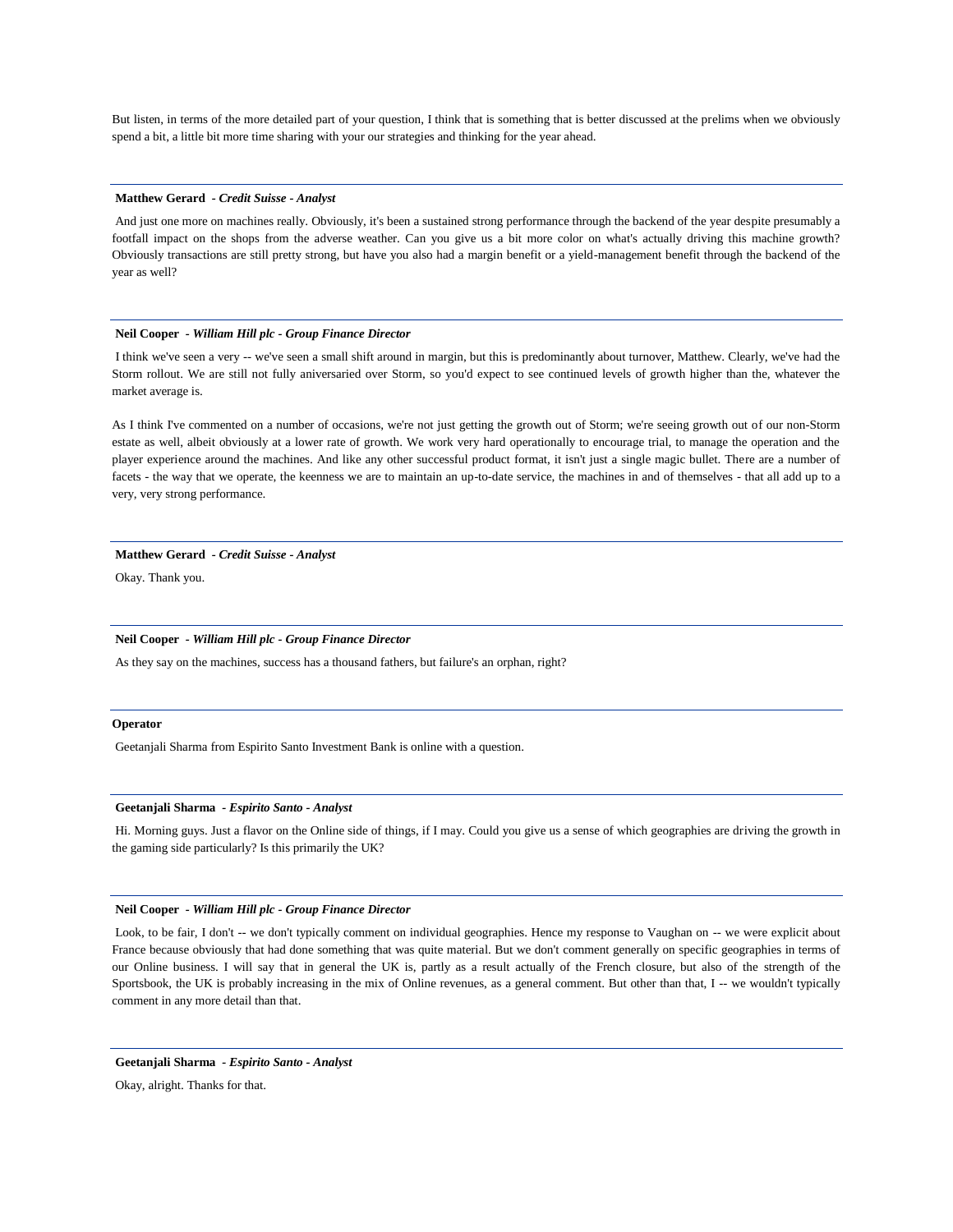# **Operator**

Nigel Hicks from Liberum Capital is online with a question.

#### **Nigel Hicks** *- Liberum Capital - Analyst*

Morning guys.

**Neil Cooper** *- William Hill plc - Group Finance Director*  Hi Nigel.

**Nigel Hicks** *- Liberum Capital - Analyst* 

Morning. Can I just come back to that debt number you said of the GBP499m? Is that the covenanted number?

**Neil Cooper** *- William Hill plc - Group Finance Director* 

That's the covenanted number, yes.

**Nigel Hicks** *- Liberum Capital - Analyst* 

So that compares with GBP484m at the end of November?

**Neil Cooper** *- William Hill plc - Group Finance Director*  Yes it does.

**Nigel Hicks** *- Liberum Capital - Analyst*  Right.

**Neil Cooper** *- William Hill plc - Group Finance Director* 

We paid a dividend subsequent to the GBP484m number, don't forget.

**Nigel Hicks** *- Liberum Capital - Analyst* 

Right. And were there any other exceptional costs, like to do with the hedging or the, any of the financial ones?

# **Neil Cooper** *- William Hill plc - Group Finance Director*

No. The hedging that we talked about when we closed the financial deal, we've obviously taken an exceptional hit, but we did not close the hedging instrument. So the cash flow, I think as I commented at the time, the cash flow implications of those hedges haven't changed. They haven't been brought forward.

**Nigel Hicks** *- Liberum Capital - Analyst*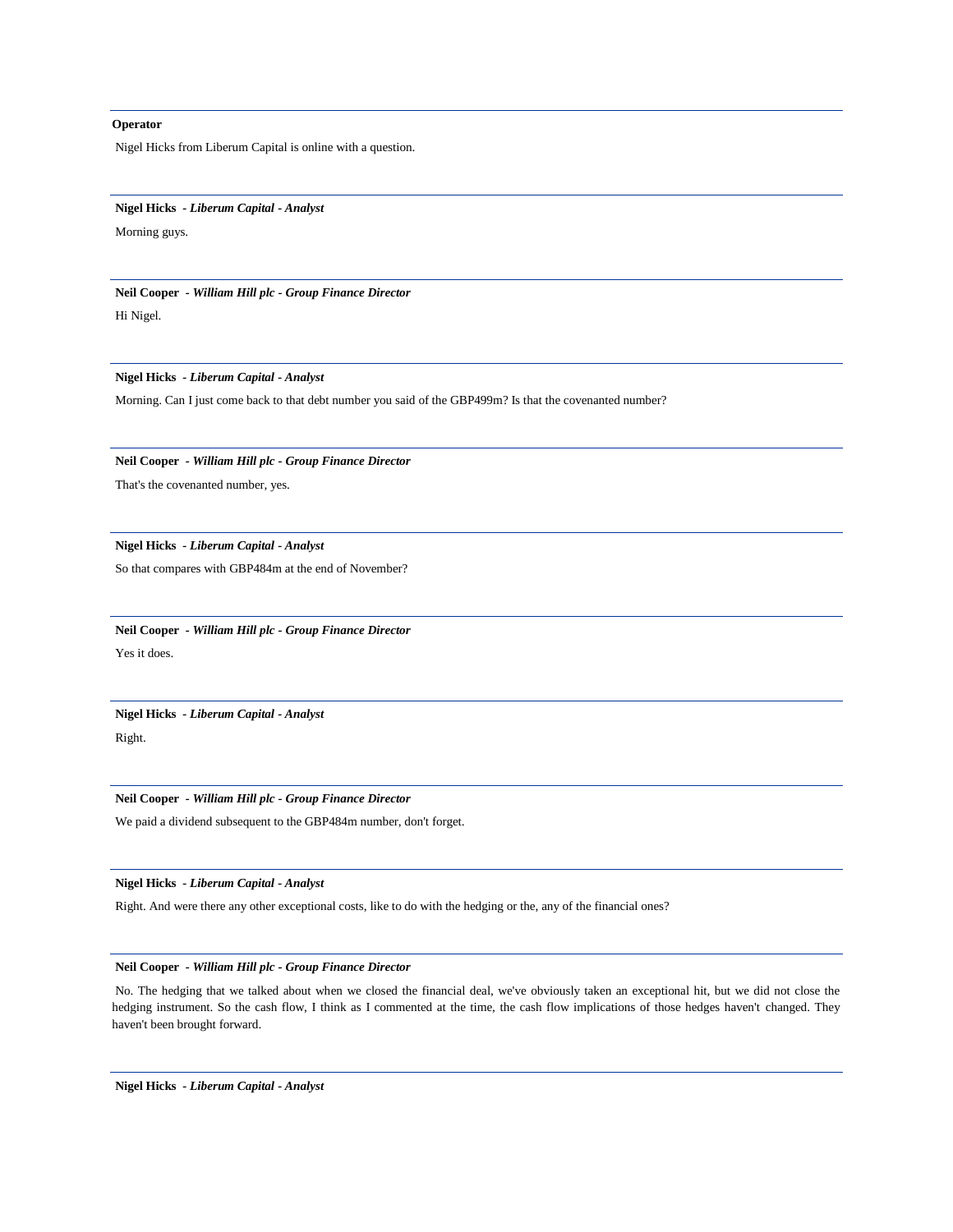Okay. Can you just say -- on the debt, can you just run through in very simple terms what rates there are? Because I think the market may not have fully picked up the scale of the saving. I know there's some exceptionals, but in terms of the P&L charge for next year.

#### **Neil Cooper** *- William Hill plc - Group Finance Director*

Right. Okay, I'll give you a very quick rundown. We obviously have a GBP300m bond, which is about a 7.125% coupon. We now obviously have a revolving credit facility in place, which carries with it a margin that is variable because it will depend on the degree of gearing that we have. But the margin is -- I'm just trying to grab a piece of paper to remind myself of what we'd said previously on the margin. The margin's going to be somewhere around 3%, just -- that's including LIBOR.

**Lyndsay Wright** *- William Hill plc - Director of IR* 

Including LIBOR.

# **Neil Cooper** *- William Hill plc - Group Finance Director*

Including a LIBOR number. The big changes for us in the facility were I suppose twofold. Firstly, we were carrying a pretty lumpy non-cash amortization of finance fees. That has reduced materially. I was -- to give you some sense of scale, I'd have to just -- I don't have the schedule right in front of me, Nigel, but I think we were talking about GBP6m to GBP7m in 2010, on a full-year basis in 2010, looking from the start of the year. And that has come down to somewhere just over a GBP1m. So there's a big shift there.

The hedging instruments, the effective hedges were costing us -- we're expecting to be costing us somewhere around GBP6m to GBP7m next year. Obviously that was much higher this year because the hedges are rolling off. So they -- because we've now designated those hedges and taken the future P&L hit up front as an exceptional item, again they will be -- that will give us an earnings benefit next year.

And the third thing, which is a smaller thing, but the structure of the preceding deal was that we had a big, chunky term loan which was higher than the amount of, actually, utilization we needed, so we were sitting on cash. And given deposit rates versus lending rates, you don't really want to be sitting on more debt than you need. So moving from a term loan to a revolver has helped -- will help us around the margins on keeping our finance costs down.

Has that helped?

# **Nigel Hicks** *- Liberum Capital - Analyst*

Yes. No, that's great. So gross cash at the halfway stage was GBP176m and I think it was GBP120m at the year end last year, '09. What -- does that come down to -- you've obviously got to have client cash sitting around, but --

# **Neil Cooper** *- William Hill plc - Group Finance Director*

Yes. To be fair, I don't have that number in my mind, Nigel, because I hadn't -- we hadn't discussed it in the trading statement and we obviously haven't quite finished the full year-end balance sheet and reporting as yet.

#### **Nigel Hicks** *- Liberum Capital - Analyst*

Okay.

#### **Neil Cooper** *- William Hill plc - Group Finance Director*

But it will clearly come down because we're now -- we're holding -- we have around GBP260m drawn of our revolver versus a term loan of GBP359m that I had in place in November prior to the cutover. So obviously you'll see the excess liquidity has now been diverted into lower borrowings.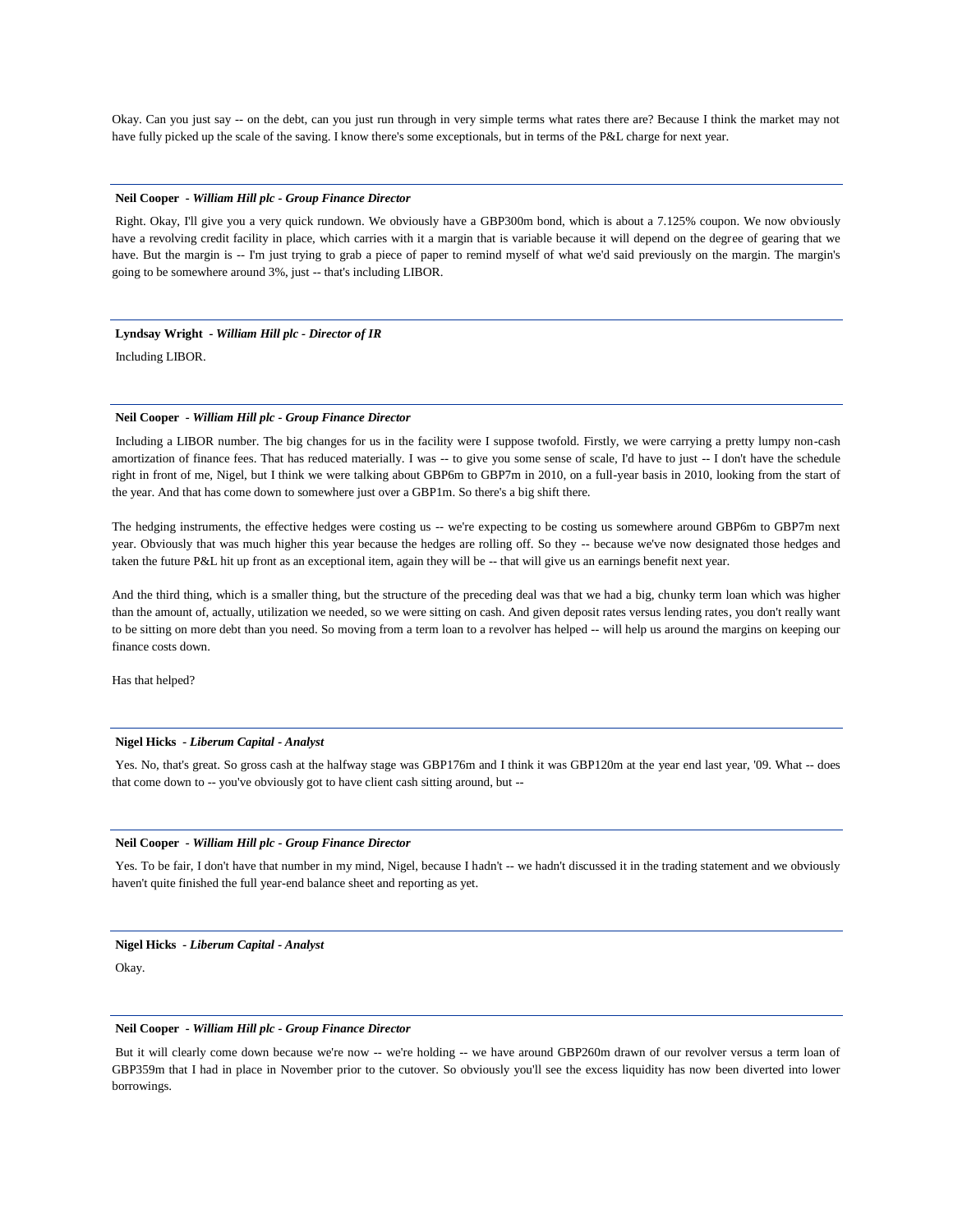# **Nigel Hicks** *- Liberum Capital - Analyst*

Yes. Okay. Can you just say what -- the Telephone delays, what -- you mentioned --

#### **Neil Cooper** *- William Hill plc - Group Finance Director*

It's just been a technical project that's involving a whole number of facets. We had said I think we'll get it done by Q4. We're now looking at -- in fact we're scheduled to cutover at the last weekend of January, so we've just run three or four weeks over. There's nothing more earth shattering than that.

# **Nigel Hicks** *- Liberum Capital - Analyst*

Okay. And on machines, are you -- are there -- is there any contract dates that are important regarding, say, Global Draw?

# **Neil Cooper** *- William Hill plc - Group Finance Director*

Yes. Hold on. Let me just refresh my memory.

## **Nigel Hicks** *- Liberum Capital - Analyst*

And while you find that, can you actually say whether -- to what delta there was between the two suppliers or was it material?

# **Neil Cooper** *- William Hill plc - Group Finance Director*

Yes, we've not commented on that, Nigel, because it's -- we regard some of that detail as commercially sensitive. We are seeing reasonable growth. Take my word for it; we're seeing reasonable growth from Global Draw.

Our machine contracts expire at the end of '11 and at the end of '12.

#### **Nigel Hicks** *- Liberum Capital - Analyst*

Sorry, what does that mean? I don't understand. If both -- one contract with one ends in '11 and one contract with the other in '12?

**Neil Cooper** *- William Hill plc - Group Finance Director*  Yes.

**Nigel Hicks** *- Liberum Capital - Analyst* 

Do you know which or --

**Neil Cooper** *- William Hill plc - Group Finance Director*  If I wanted to tell you, I'd have told you.

**Nigel Hicks** *- Liberum Capital - Analyst*  Right, okay. Thank you.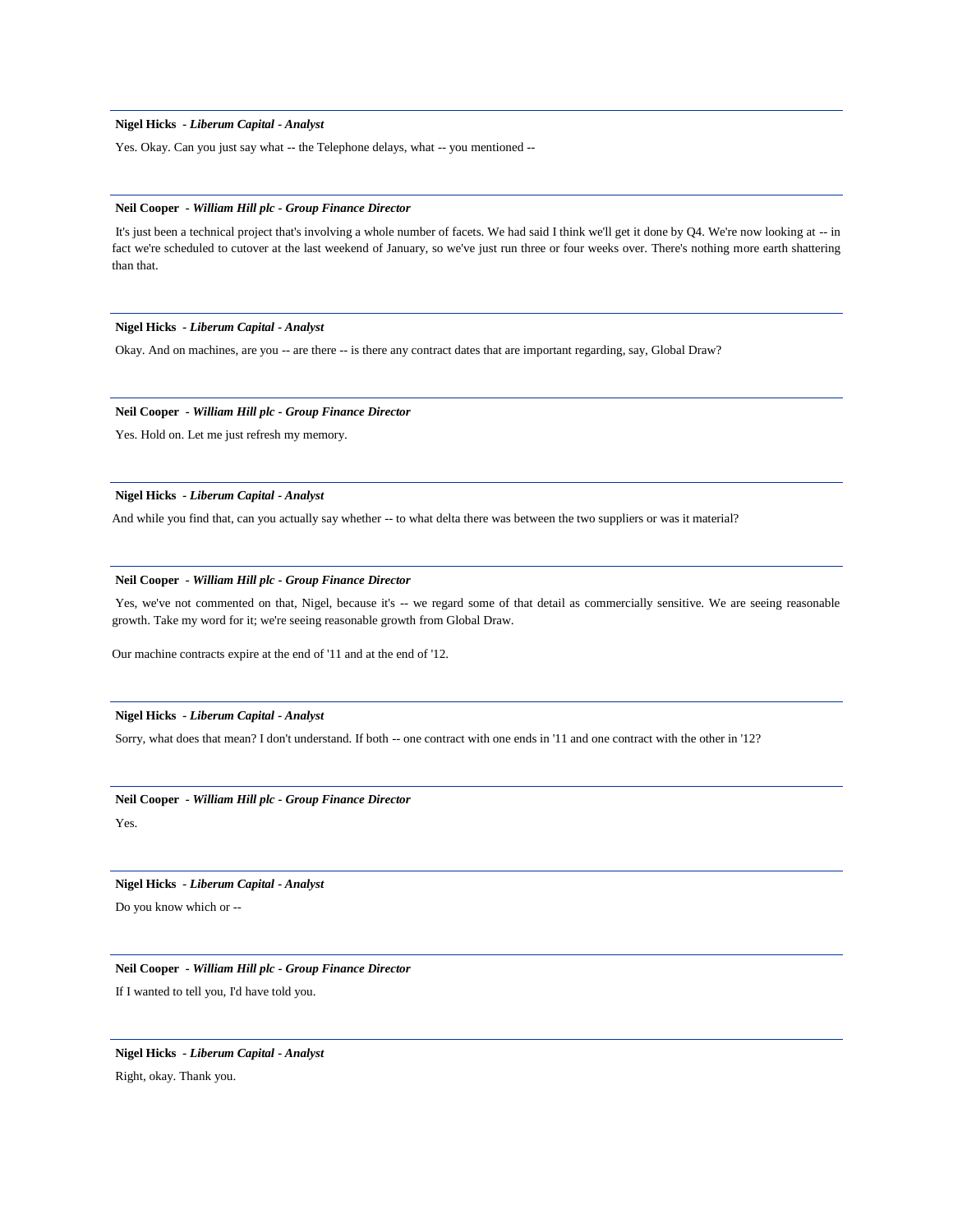#### **Nigel Hicks** *- Liberum Capital - Analyst*

Cheers.

# **Operator**

Roohi Siddiqui of Bank of America - Merrill Lynch is back online with a question.

# **Neil Cooper** *- William Hill plc - Group Finance Director*

Hi Roohi.

# **Roohi Siddiqui** *- Bank of America - Merrill Lynch - Analyst*

Hi Neil. Look, my question's on the Online Sportsbook. Is it possible for you to give us a split between in-play and pre-match, either on a turnover or gross win basis? And I apologize if I've missed that already.

# **Neil Cooper** *- William Hill plc - Group Finance Director*

Yes. Ralph made a comment on that in his script. But it's approximately 35%. In terms of revenue, turnover, it's approximately 35% in-play and therefore 65% pre-match. Now I would comment that that is probably lower than the norm at the moment despite the very strong growth we've seen. But I'd remind you that we probably have a higher amount of horse race betting through Online that some of our peers who -- than some of our non-traditional UK bookmaking peers. If you strip out the horse racing, we're probably at 50/50 now.

## **Roohi Siddiqui** *- Bank of America - Merrill Lynch - Analyst*

And have you launched the in-play on horse racing that you were talking about during --

# **Neil Cooper** *- William Hill plc - Group Finance Director*

We haven't launched that yet, no.

**Roohi Siddiqui** *- Bank of America - Merrill Lynch - Analyst*  Okay.

**Neil Cooper** *- William Hill plc - Group Finance Director* 

But it's one of the developments that the guys are working on.

**Roohi Siddiqui** *- Bank of America - Merrill Lynch - Analyst*  Great. Thank you.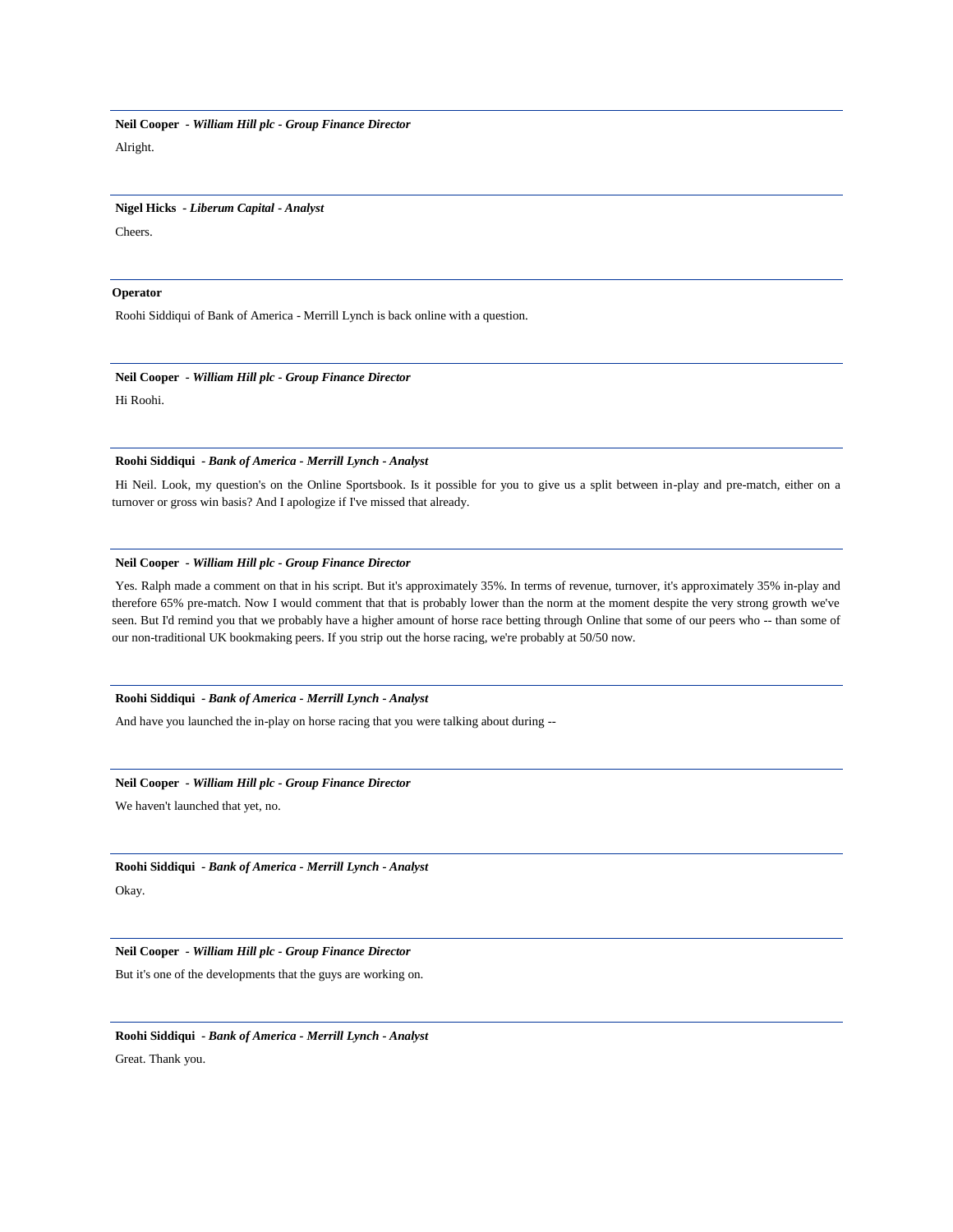We'll give you a bit more detail on that at the prelims, Roohi.

#### **Roohi Siddiqui** *- Bank of America - Merrill Lynch - Analyst*

Okay then.

#### **Operator**

[John Beaumont] from Matrix Group is online with a question.

#### **John Beaumont** *- Matrix Group - Analyst*

Yes. Good morning Neil.

# **Neil Cooper** *- William Hill plc - Group Finance Director*

Morning.

# **John Beaumont** *- Matrix Group - Analyst*

Just a couple of financial ones. First of all, on the tax rate, you've said I think that next year's rate is also going to benefit from the release of deferred tax. I was just wondering, if we were to turn the clock forward to FY'12, what would be your best guess of an underlying rate, assuming that there's no deferred tax benefit rolling through in that period?

#### **Neil Cooper** *- William Hill plc - Group Finance Director*

There will be -- look, what's going on with the deferred tax is that we've got a fairly large deferred tax liability on the balance sheet. As you move down in tax rates that deferred liability will reduce. So we're scheduled to see corporation tax dropping 1% a year between now and 2014. And, therefore, each year you will see this deferred tax benefit drop in, as long as obviously the government enacts that rate that it said it's going to enact. So we should see this one-off -- well, it's not really a one-off, but we should see this deferred tax gain in '10, '11, '12 and '13.

Now obviously the background tax rate is also dropping during that time as a result of the government dropping the corporation tax rates. So I think if you aimed off 2011 by the underlying drop in corporation tax you'd get to a best guess at this stage for '12.

### **John Beaumont** *- Matrix Group - Analyst*

Right, okay. And just going on, talking about your net debt figure, and I heard obviously that the GBP499m figure you mentioned earlier was covenant purposes, which presumably that therefore does include client cash. And I was just wondering, is that still running at around the GBP50m mark or has that changed much?

## **Neil Cooper** *- William Hill plc - Group Finance Director*

Look, we'll -- I don't think anything's materially changed there, but we will update at the prelims at that level of detail.

# **John Beaumont** *- Matrix Group - Analyst*

Right, okay. Thank you.